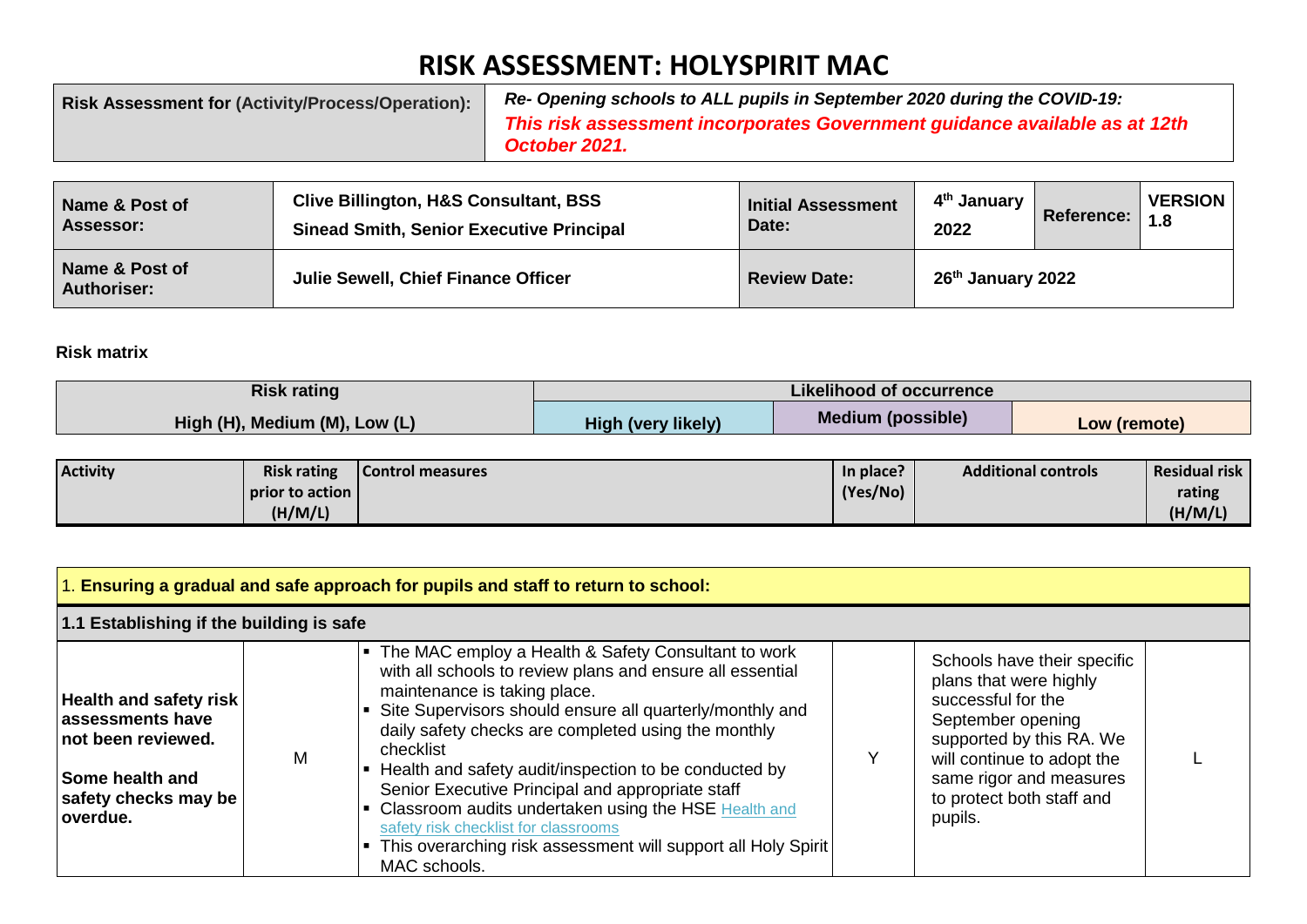|                                                                                              |                                             | • Schools procedures are to return to normal and schools<br>will retain: hand hygiene, respiratory hygiene, enhanced<br>cleaning and improved ventilation for classes or areas<br>occupied by multiple staff or pupils.<br>https://www.hse.gov.uk/coronavirus/equipment-and-machinery/air-<br>conditioning-and-ventilation/index.htm<br>https://www.cibse.org/coronavirus-covid-19/emerging-from-lockdown#1<br>https://www.gov.uk/government/publications/covid-19-decontamination-<br>in-non-healthcare-settings/covid-19-decontamination-in-non-healthcare-<br>settings |   |                                                                                         |  |  |
|----------------------------------------------------------------------------------------------|---------------------------------------------|---------------------------------------------------------------------------------------------------------------------------------------------------------------------------------------------------------------------------------------------------------------------------------------------------------------------------------------------------------------------------------------------------------------------------------------------------------------------------------------------------------------------------------------------------------------------------|---|-----------------------------------------------------------------------------------------|--|--|
| <b>1.2 Classrooms</b>                                                                        |                                             |                                                                                                                                                                                                                                                                                                                                                                                                                                                                                                                                                                           |   |                                                                                         |  |  |
| <b>Classrooms</b>                                                                            | M                                           | • All MAC staff and pupils in Year 7 and above must wear<br>face coverings as part of the step up measures and<br>follow the guidance on face coverings below<br>https://assets.publishing.service.gov.uk/government/uploads/system/uplo<br>ads/attachment_data/file/1044530/Schools_guidance_Jan_22.pdf<br>This is a temporary measure and guidance will be<br>continually monitored.                                                                                                                                                                                    |   | The workplace has been<br>organised to support these<br>measures.                       |  |  |
| 1.3 Offices / Communal Areas                                                                 |                                             |                                                                                                                                                                                                                                                                                                                                                                                                                                                                                                                                                                           |   |                                                                                         |  |  |
| <b>Shared offices and</b><br>communal areas                                                  | M                                           | • We recommend any shared telephones (incl. mobiles),<br>keyboards and mouse are cleaned with antibacterial<br>products prior to use.<br>• All MAC staff, pupils and visitors using communal areas<br>in primary and secondary schools are to wear face<br>masks and current face mask guidance is in the link<br>below:<br>https://assets.publishing.service.gov.uk/government/uploads/system/<br>uploads/attachment_data/file/1044530/Schools_guidance_Jan_22.p<br>df                                                                                                   | Y | The workplace has been<br>organised to support these<br>measures.                       |  |  |
|                                                                                              | 1.4 First Aid/Designated Safeguarding Leads |                                                                                                                                                                                                                                                                                                                                                                                                                                                                                                                                                                           |   |                                                                                         |  |  |
| The lack of<br>availability of<br>designated First<br><b>Aiders and</b><br><b>Designated</b> |                                             | • All staff responsible for First Aid must have up to date<br>certificates.<br>• First Aid staff will be offered a refresher on donning and<br>doffing PPE on a regular basis.                                                                                                                                                                                                                                                                                                                                                                                            | Y | Sufficient staff are trained<br>to cover First Aid should<br>they be required to do so. |  |  |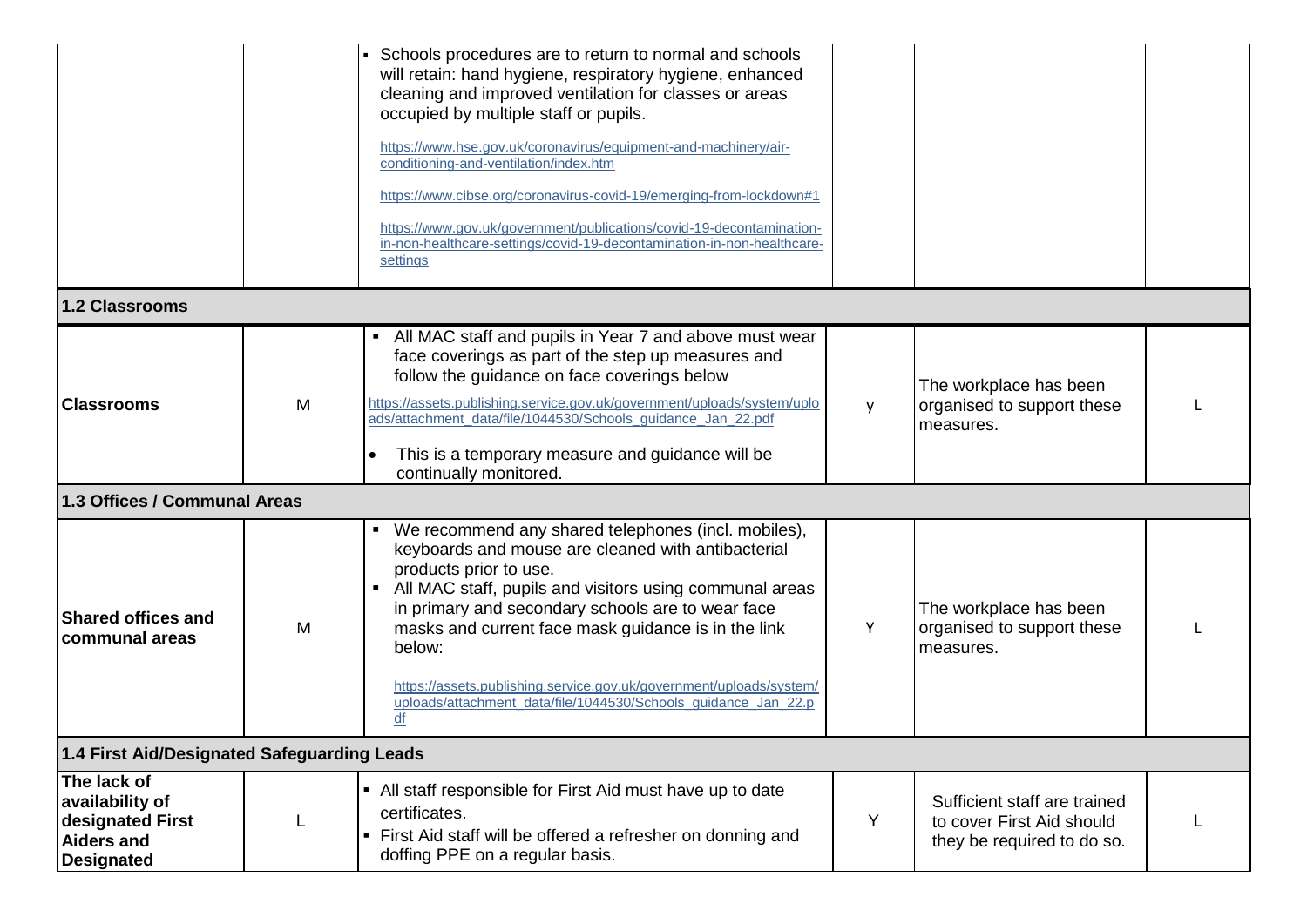| <b>Safeguarding Leads</b><br>may place pupil's<br>safety at risk |   | • The processes and procedures for PPE MUST be followed<br>and the advice for treating suspected cases.<br>Staff availability for first aid will be constantly reviewed to<br>ensure all schools have sufficient designated first aid staff<br>on site.<br>• The MAC have invested in the Educare On line training for<br>all schools to ensure high quality mandatory training is<br>available to all staff in the MAC.                                                                                                                                                                                                                                                                                                                                                                                                                                                                                                                                                                                                                        |   |                                                |  |
|------------------------------------------------------------------|---|-------------------------------------------------------------------------------------------------------------------------------------------------------------------------------------------------------------------------------------------------------------------------------------------------------------------------------------------------------------------------------------------------------------------------------------------------------------------------------------------------------------------------------------------------------------------------------------------------------------------------------------------------------------------------------------------------------------------------------------------------------------------------------------------------------------------------------------------------------------------------------------------------------------------------------------------------------------------------------------------------------------------------------------------------|---|------------------------------------------------|--|
| 2.0 NHS testing and Track and Trace                              |   |                                                                                                                                                                                                                                                                                                                                                                                                                                                                                                                                                                                                                                                                                                                                                                                                                                                                                                                                                                                                                                                 |   |                                                |  |
|                                                                  |   | 2.1 Schools will support on site mass testing to reduce the transmission of COVID -19                                                                                                                                                                                                                                                                                                                                                                                                                                                                                                                                                                                                                                                                                                                                                                                                                                                                                                                                                           |   |                                                |  |
| <b>Mass Testing on Site</b>                                      | M | • All MAC schools will work with the government and DfE to<br>support mass testing of staff and all primary staff that<br>consent have been provided with home test Lateral Flow<br>Device (LFD) to identify any asymptomatic cases.<br>The secondary school has established a mass testing<br>function for staff and pupils to undertake LFD tests on site<br>prior to returning after the holiday break. Staff and pupils<br>will be provided with the home test LFDs to be able to<br>support the current guidelines and undertake regular<br>testing.<br>• Any staff or pupils testing positive will be required to<br>undertake the Polymerase Chain Reaction (PCR) test and<br>advise the school when they receive the results.<br>The following link provided the initial guidance for schools<br>which will continue to be followed when testing:<br>https://www.gov.uk/government/publications/coronavirus-covid-19-<br>asymptomatic-testing-in-schools-and-colleges<br>• All mass testing will require consent from staff and pupils. | Υ | A separate RA is in place for<br>mass testing. |  |
| <b>Engaging with the</b><br><b>NHS Test and Trace</b><br>process | н | Schools will ensure that staff members and parents/carers<br>understand that they will need to be ready and willing to:<br>Book a test if they are displaying symptoms.<br>Staff and pupils must not come into the school if they<br>have symptoms, and must be sent home to self-<br>isolate if they develop them in school.<br>Anyone who displays symptoms of COVID-19 should<br>٠<br>get a PCR test that can be booked online through the<br>NHS testing and tracing for coronavirus website.                                                                                                                                                                                                                                                                                                                                                                                                                                                                                                                                               | Y | Monitored by MAC<br>Principals.                |  |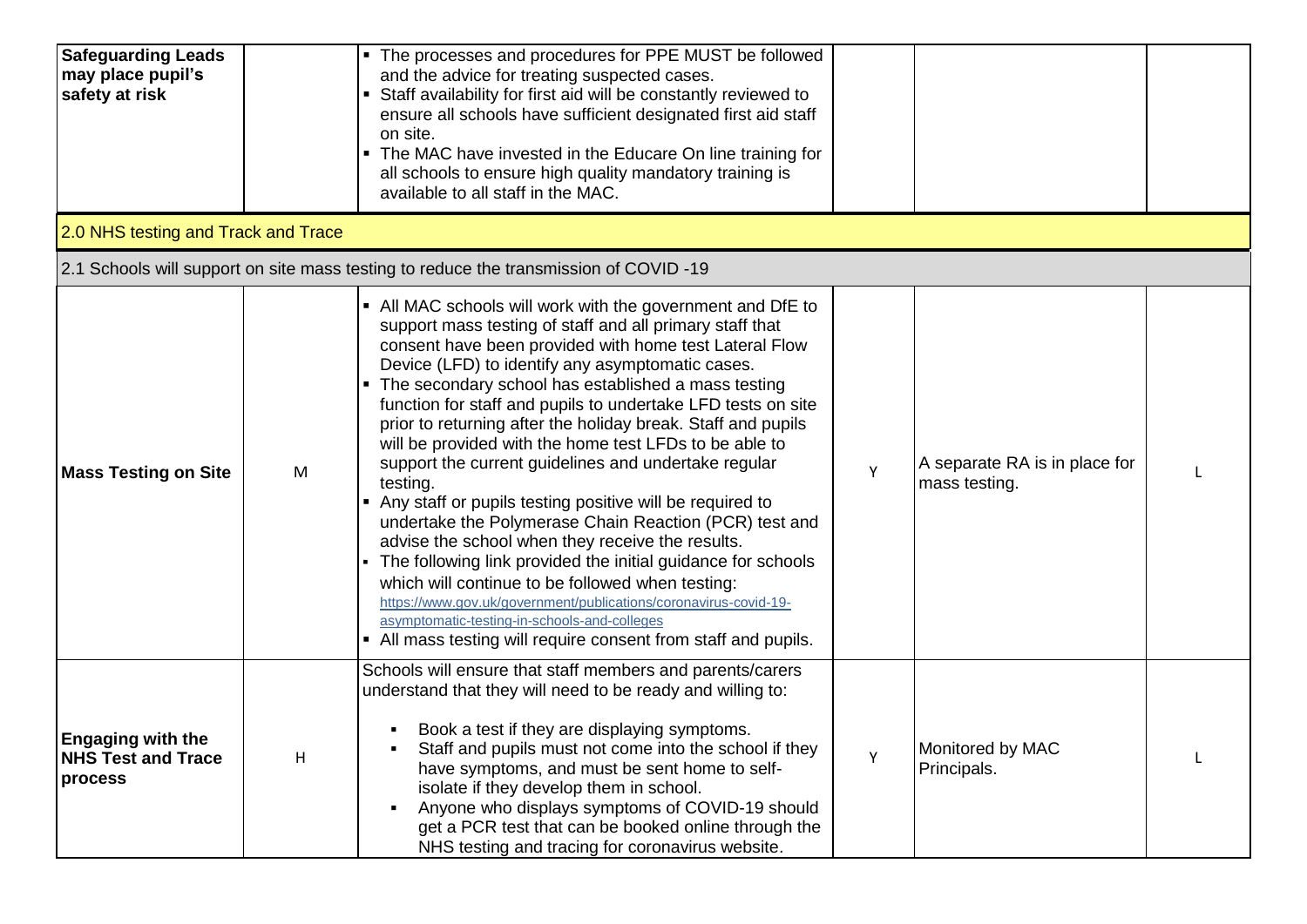| If someone tests negative with a PCR and they no<br>longer have symptoms they should return to school.<br>If someone tests positive, they should follow:                                                                                                                                                                                                                                                                                                                                                                                                                                                                                                         |
|------------------------------------------------------------------------------------------------------------------------------------------------------------------------------------------------------------------------------------------------------------------------------------------------------------------------------------------------------------------------------------------------------------------------------------------------------------------------------------------------------------------------------------------------------------------------------------------------------------------------------------------------------------------|
| https://www.gov.uk/government/publications/covid-19-<br>stay-at-home-guidance/stay-at-home-guidance-for-<br>households-with-possible-coronavirus-covid-19-infection                                                                                                                                                                                                                                                                                                                                                                                                                                                                                              |
| All positive cases must self-isolate from the onset of<br>their symptoms or test date if no symptoms.<br>Staff or pupils should only return typically after 10<br>days once well enough and their temperature is<br>normal. It is now possible to end self-isolation after 7<br>days, following 2 negative LFD tests taken 24 hours<br>apart. The first LFD test should not be taken before<br>the sixth day.                                                                                                                                                                                                                                                    |
| Close contacts will now be identified via NHS Test and Trace<br>and education settings will no longer be expected to<br>undertake contact tracing.                                                                                                                                                                                                                                                                                                                                                                                                                                                                                                               |
| As with positive cases in any other setting, NHS Test and<br>Trace will work with the positive case and/or their parent to<br>identify close contacts. Contacts from a school setting will<br>only be traced by NHS Test and Trace where the positive<br>case and/or their parent specifically identifies the individual<br>as being a close contact. This is likely to be a small number<br>of individuals who would be most at risk of contracting<br>COVID-19 due to the nature of the close contact. You may be<br>contacted in exceptional cases to help with identifying close<br>contacts, as currently happens in managing other infectious<br>diseases. |
| Individuals are not required to self-isolate if they live in the<br>same household as someone with COVID-19, or are a close<br>contact of someone with COVID-19, and any of the following<br>apply:                                                                                                                                                                                                                                                                                                                                                                                                                                                              |
| they are fully vaccinated (14 days prior to being<br>$\bullet$<br>exposed)<br>they are below the age of 18 years and 6 months                                                                                                                                                                                                                                                                                                                                                                                                                                                                                                                                    |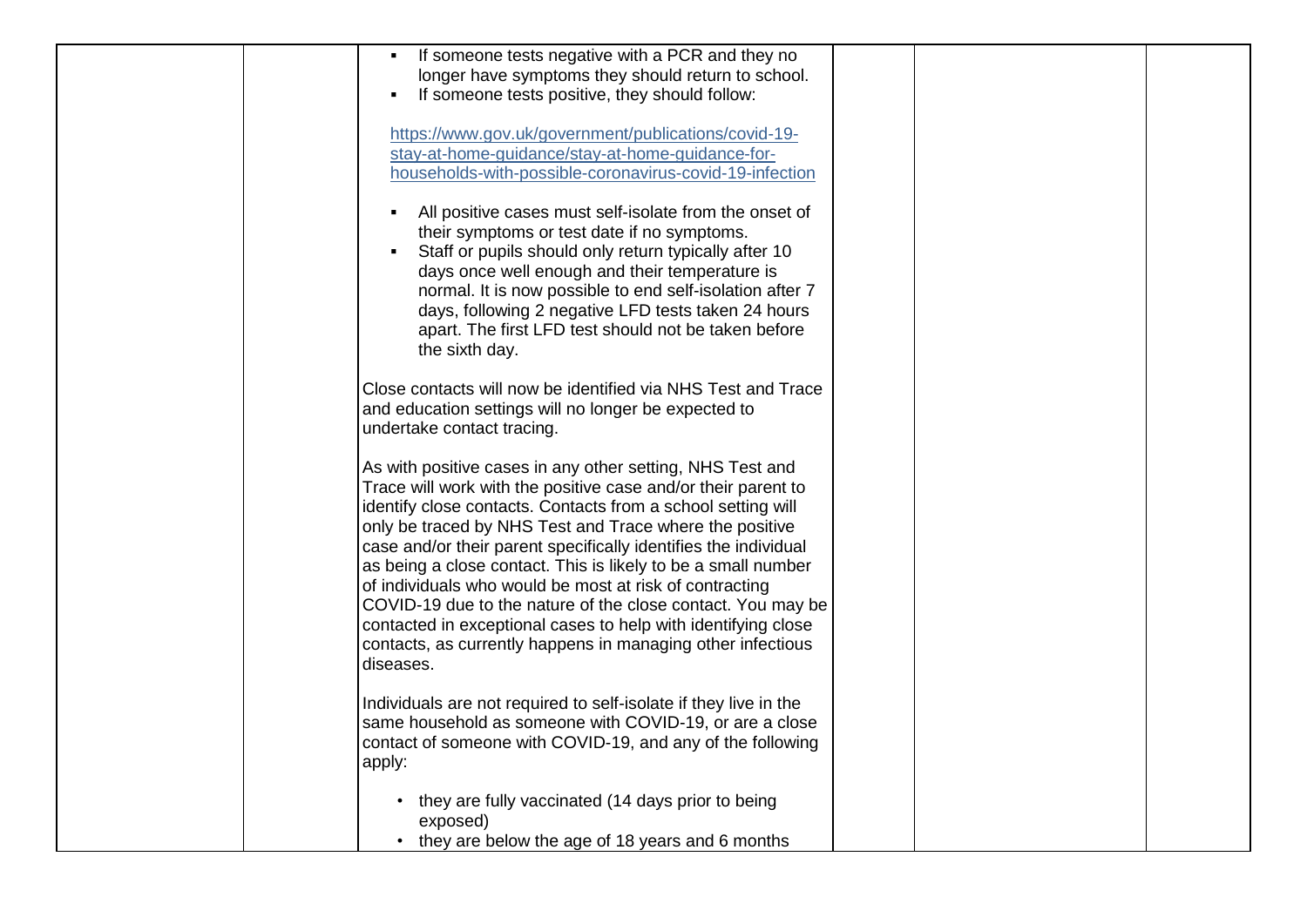|                                                                                                                                                                                                                                                       |   | they have taken part in or are currently part of an<br>$\bullet$<br>approved COVID-19 vaccine trial<br>they are not able to get vaccinated for medical<br>reasons                                                                                                                                                                                                                                                                                                                                                                                                                                                                                                                                                                                                    |   |                                                                                                                         |  |
|-------------------------------------------------------------------------------------------------------------------------------------------------------------------------------------------------------------------------------------------------------|---|----------------------------------------------------------------------------------------------------------------------------------------------------------------------------------------------------------------------------------------------------------------------------------------------------------------------------------------------------------------------------------------------------------------------------------------------------------------------------------------------------------------------------------------------------------------------------------------------------------------------------------------------------------------------------------------------------------------------------------------------------------------------|---|-------------------------------------------------------------------------------------------------------------------------|--|
|                                                                                                                                                                                                                                                       |   | 2.2 Communicating results with Public Health England (PHE) and Warwickshire Local Authority                                                                                                                                                                                                                                                                                                                                                                                                                                                                                                                                                                                                                                                                          |   |                                                                                                                         |  |
| Schools are to keep<br>the local authority<br>and PHE informed of<br>any cases so they<br>can identify any local<br>outbreaks.                                                                                                                        | H | Schools will follow local procedures for reporting cases to the<br>relevant authorities:<br><b>Warwickshire Local Authority</b><br>education-corona@warwickshire.gov.uk (Mon - Fri)<br>dphadmin@warwickshire.gov.uk (Sat-Sun)<br>Public Health England (PHE) Health Protection Teams (NB<br>PHE will become part of UK Health Security Agency<br>(UKHSA) in October 2021).<br>wm.2019cov@phe.gov.uk<br>Tel: 0344 225 3560 Option 0 Option 2                                                                                                                                                                                                                                                                                                                          | Y | All schools have been<br>informed of the thresholds<br>and with the support of the<br>CFO will escalate as<br>required. |  |
| 2.3 Outbreak management plans                                                                                                                                                                                                                         |   |                                                                                                                                                                                                                                                                                                                                                                                                                                                                                                                                                                                                                                                                                                                                                                      |   |                                                                                                                         |  |
| <b>MAC schools will</b><br>review the local<br>infection rates in the<br>area and assess the<br>number of cases at<br>the MAC schools to<br>undertake any<br>mitigation action /<br>step up procedures<br>to reduce / prevent<br>any local outbreaks. | H | Outbreaks can differ significantly with regard to scale and<br>significance from two linked cases in a class, to multiple<br>cases across multiple year groups, to outbreaks linked with<br>new variants of concern. Whilst the measures used to<br>manage outbreaks will be the same, the number of measures<br>and extent of measures taken, alongside the degree to which<br>they become necessary requirements will vary.<br><b>Triggers for outbreak management plan</b><br>School raises concern about 2+ linked cases<br>2. 5 children, pupils or staff within a year group/group<br>test positive for COVID-19 within a 10-dayperiod<br>3. 10 children, pupils or staff over a number of year<br>groups test positive for COVID-19 within a 10-day<br>period | Y | <b>MAC Principals will review</b><br>the risk regularly. CFO will<br>retain an up to date Outbreak<br>Management Plan   |  |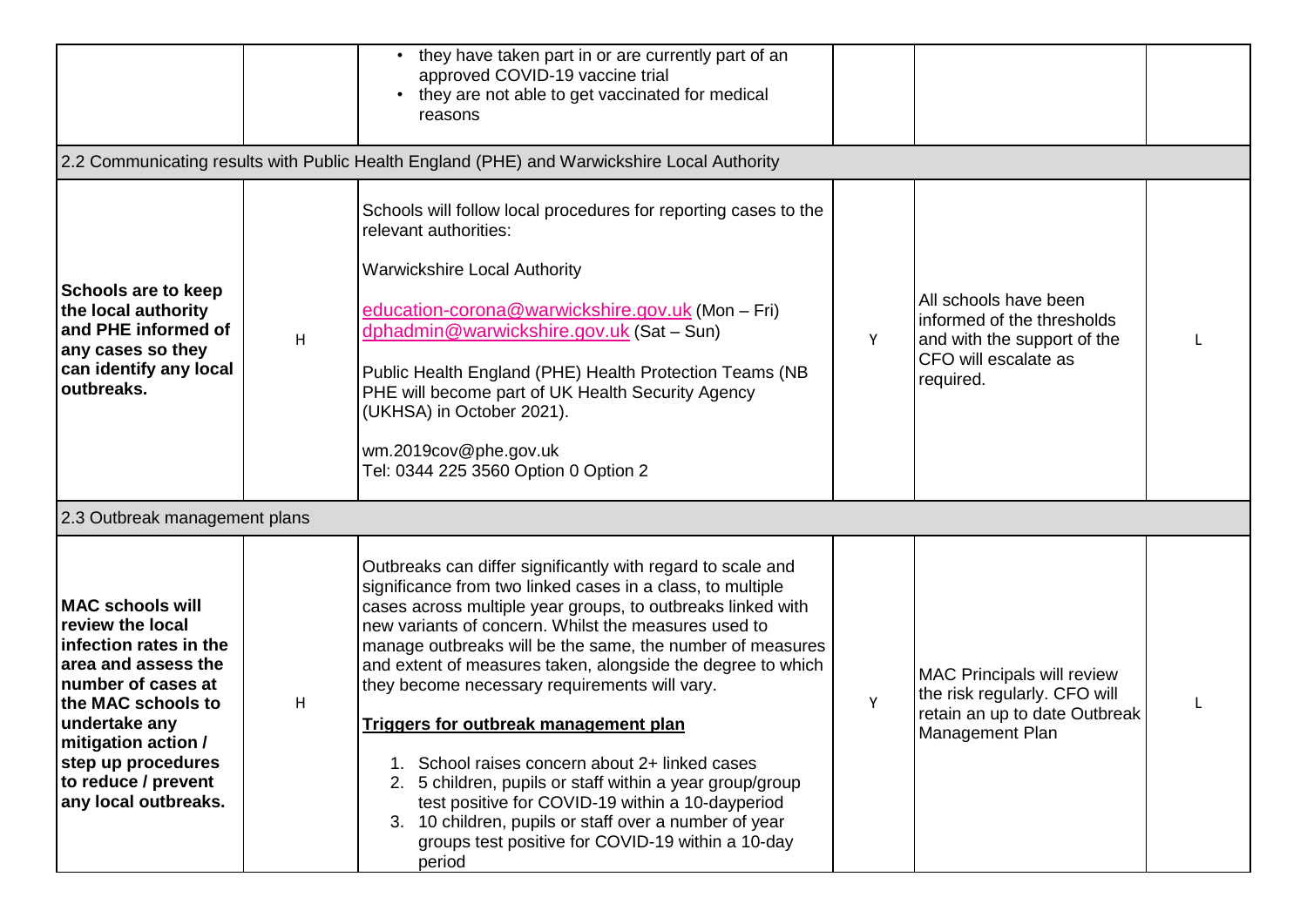| 4. 5+ staffing cases, or fewer if impacting on the                                                                                                                                                                 |  |
|--------------------------------------------------------------------------------------------------------------------------------------------------------------------------------------------------------------------|--|
| capacity of the school to operate                                                                                                                                                                                  |  |
| <b>Step Up Actions</b>                                                                                                                                                                                             |  |
| MAC Principals can agree a step up plan to reduce the<br>spread of infections.                                                                                                                                     |  |
| The following actions will be considered in the first instance<br>along with any advice from PHE:                                                                                                                  |  |
| Increased Communication with parents to remind them of<br>protective measures, current procedures and the need for<br>testing should they experience symptoms.                                                     |  |
| Identifying ways to limit the spread within the schools by:                                                                                                                                                        |  |
| Reducing whole school gatherings such as<br>$\bullet$<br>assemblies.                                                                                                                                               |  |
| Restricting any gatherings that mix Year Groups e.g.<br>$\bullet$<br>masses                                                                                                                                        |  |
| Reducing the need for pupils to be in one place with<br>$\bullet$<br>others for a prolonged period.                                                                                                                |  |
| Postponing events, which involve large gathering with<br>parents and guardians e.g. open evenings, prize<br>giving's.                                                                                              |  |
| Smaller events where a risk assessment and social<br>distancing allow may take place and schools should<br>encourage participants to voluntarily take extra<br>precautions: wearing masks, using hygiene stations. |  |
| The MAC will retain a Management Outbreak Log of any<br>step up actions.                                                                                                                                           |  |
|                                                                                                                                                                                                                    |  |
| 2.4 Prioritising provision: determining which pupils will be in school, revisiting the needs of the vulnerable pupils and key workers                                                                              |  |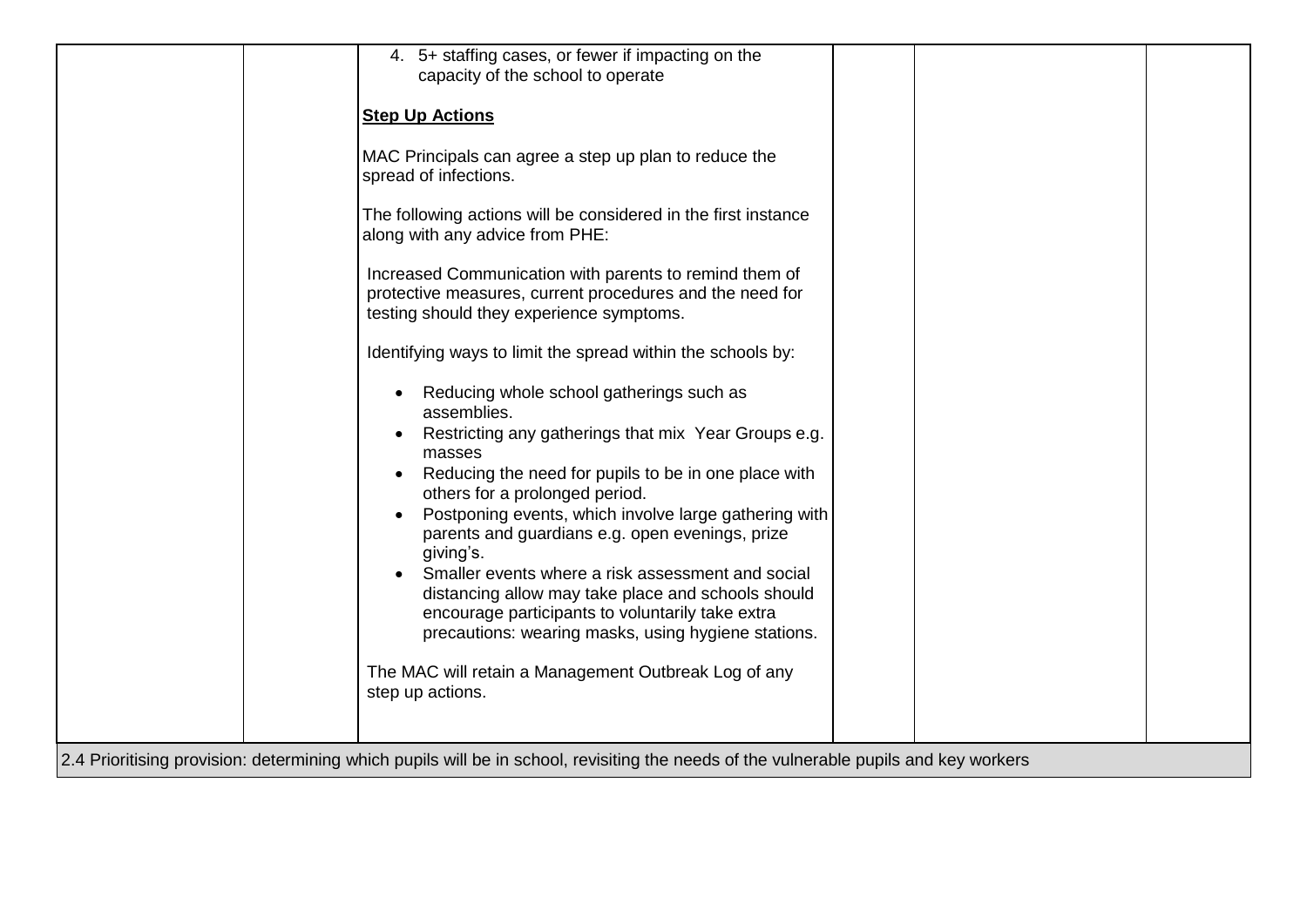| The continued<br>prioritisation of<br>vulnerable pupils and<br>staff.                                            | M | • Pastoral and SEND support is deployed wherever possible<br>to support prioritised pupils.<br>Efforts continue to improve the attendance of vulnerable<br>pupils and those from disadvantaged backgrounds.<br>• Ongoing risk assessments are in place to identify pupils<br>whose circumstances may have changed during the<br>lockdown to fully support them.<br>• Vulnerable pupils including those with an EHC Plan have<br>been subject to a risk assessment under the LAs guidance<br>for SEND (based on Government guidance) | Y | Robust pastoral care is in<br>place at all MAC schools. |  |
|------------------------------------------------------------------------------------------------------------------|---|-------------------------------------------------------------------------------------------------------------------------------------------------------------------------------------------------------------------------------------------------------------------------------------------------------------------------------------------------------------------------------------------------------------------------------------------------------------------------------------------------------------------------------------|---|---------------------------------------------------------|--|
| 3 Parent and staff communication and awareness                                                                   |   |                                                                                                                                                                                                                                                                                                                                                                                                                                                                                                                                     |   |                                                         |  |
| 3.1 Staff induction and CPD                                                                                      |   |                                                                                                                                                                                                                                                                                                                                                                                                                                                                                                                                     |   |                                                         |  |
| New staff are not<br>aware of policies and<br>procedures prior to<br>starting at the school                      | M | • The MAC has an Induction programmes for all new staff -<br>either online or in school prior to them starting.<br>• The MAC staff policies are issued to all new staff prior to<br>them starting.                                                                                                                                                                                                                                                                                                                                  | Y | Induction programme in<br>place for all staff.          |  |
| 3.2 Communication planning                                                                                       |   |                                                                                                                                                                                                                                                                                                                                                                                                                                                                                                                                     |   |                                                         |  |
| Key stakeholders are<br>not fully informed<br>about changes to<br>policies and<br>procedures due to<br>COVID-19. | H | • Communications plans are in place for the following<br>groups:<br>• Staff<br>• Pupils<br>• Parents<br>• Governors/Trustees<br>• Professional associations including Trade Unions<br>• Other partners including peripatetic staff and health<br>professionals                                                                                                                                                                                                                                                                      | Y | School communication plans<br>are in place              |  |
| <b>Parents and carers</b><br>are not fully informed<br>of the health and<br>safety requirements                  | H | • The communications plan includes how the MAC are going<br>to inform parents of any changes to procedures and how<br>the MAC will keep parents up to date with information,<br>guidance and the school's expectations on a weekly basis.<br>• Each school has a COVID-19 section on its website and<br>this is regularly updated.                                                                                                                                                                                                  | Y | School communication plans<br>are in place              |  |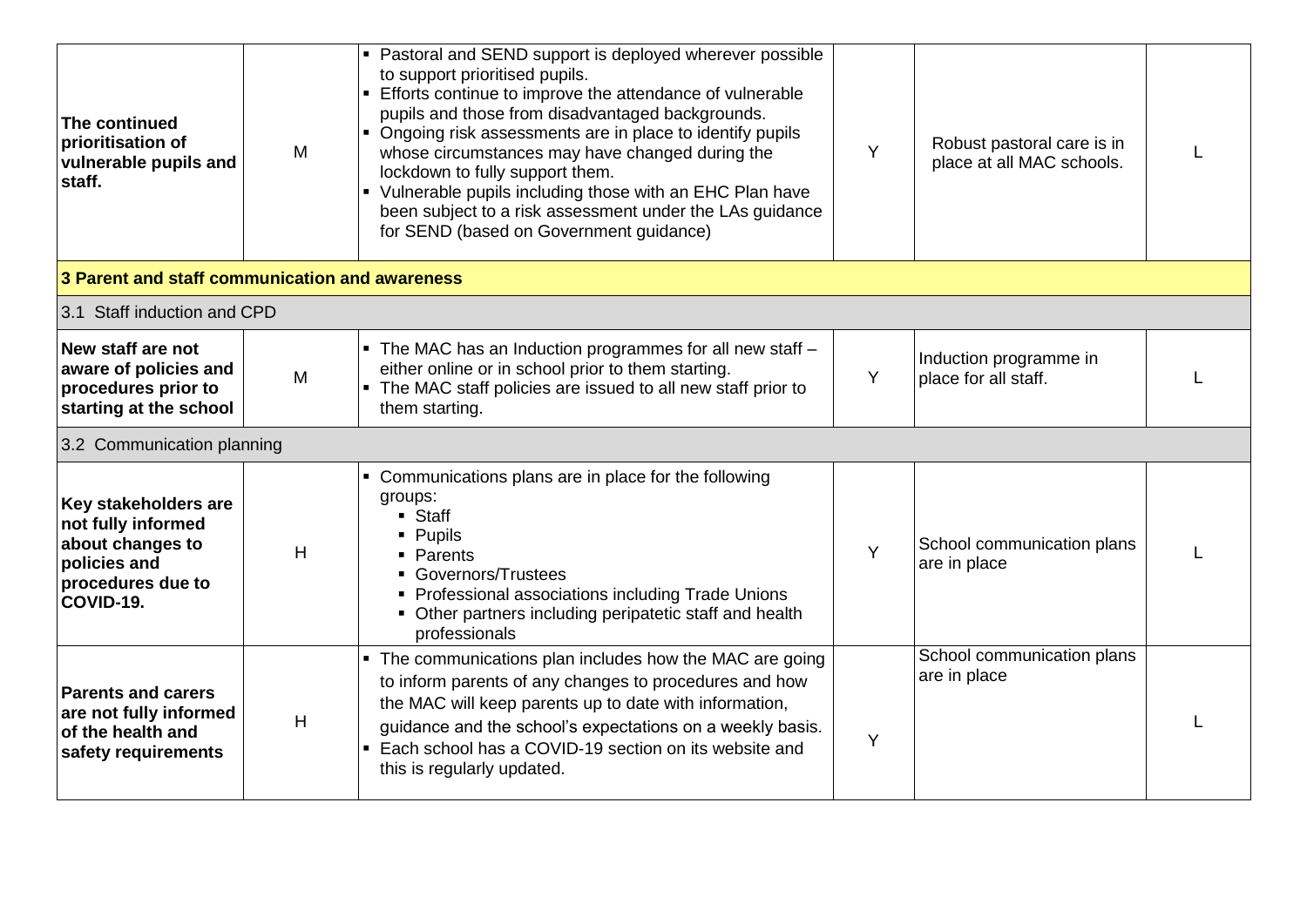| <b>Parents and carers</b><br><b>visiting the school</b>                               | H | • Any visitors are provided with clear guidelines on<br>behaviours whilst on premises - ideally sent electronically<br>in advance of the visit                                                                                                                                                                                                                                                                                                                                                                                                                                                                                          | Y | <b>MAC Visitor Protocol is in</b><br>place and regularly<br>updated.                                    |  |
|---------------------------------------------------------------------------------------|---|-----------------------------------------------------------------------------------------------------------------------------------------------------------------------------------------------------------------------------------------------------------------------------------------------------------------------------------------------------------------------------------------------------------------------------------------------------------------------------------------------------------------------------------------------------------------------------------------------------------------------------------------|---|---------------------------------------------------------------------------------------------------------|--|
| 3.3 Safety arrangements for the use of medical rooms                                  |   |                                                                                                                                                                                                                                                                                                                                                                                                                                                                                                                                                                                                                                         |   |                                                                                                         |  |
| The configuration of<br>medical rooms may<br>compromise social<br>distancing measures | M | • Procedures are in place for medical rooms to be cleaned<br>after suspected COVID-19 cases, along with other affected<br>areas, including toilets.<br>Covid-19 first aid packs are available to ensure appropriate<br>PPE for supervising staff.                                                                                                                                                                                                                                                                                                                                                                                       | Y |                                                                                                         |  |
|                                                                                       |   | 4. Securing and sustaining robust hygiene systems and procedures                                                                                                                                                                                                                                                                                                                                                                                                                                                                                                                                                                        |   |                                                                                                         |  |
| 4.1 Cleaning                                                                          |   |                                                                                                                                                                                                                                                                                                                                                                                                                                                                                                                                                                                                                                         |   |                                                                                                         |  |
| <b>Enhanced cleaning</b><br>standards are to be<br>maintained.                        | M | All schools to follow the cleaning guidelines: COVID-19:<br>cleaning in non-healthcare settings<br>Sufficient supplies of soap/hand wash, paper towels,<br>$\blacksquare$<br>tissues and cleaning products are procured to ensure<br>constant supplies are available in every teaching and<br>washing space<br>Common contact surfaces are regularly cleaned in<br>reception, office, workshop, kitchen, access control and<br>delivery areas, particularly during peak flow times<br>Caretakers are spraying high contact areas with 5-hour<br>disinfectant spray that destroys coronavirus to reduce<br>surface contact transmission. | Y | All schools to follow the<br>cleaning guidelines: COVID-<br>19: cleaning in non-<br>healthcare settings |  |
| Pupils forget to wash<br>their hands regularly<br>and frequently                      | H | Staff training includes the need to remind pupils of the<br>need to wash their hands regularly and frequently.<br>• Posters E-bug posters and electronic messaging boards<br>reinforce the need to wash hands regularly and frequently.<br>• School leaders monitor the extent to which handwashing is<br>taking place on a regular and frequent basis.<br>Pupils and staff are taught how to effectively wash their<br>hands especially before and after eating, going to the toilet,<br>or following direct contact with another person                                                                                               | Y | Signage is in place to remind<br>pupils of the need for good<br>hand hygiene.                           |  |
| 4.2 Personal Protective Equipment (PPE)                                               |   |                                                                                                                                                                                                                                                                                                                                                                                                                                                                                                                                                                                                                                         |   |                                                                                                         |  |
| <b>Provision of PPE for</b><br>staff where required<br>is not in line with            | H | • Government guidance on wearing PPE is understood,<br>communicated and sufficient PPE has been procured.                                                                                                                                                                                                                                                                                                                                                                                                                                                                                                                               | Y | Good procurement links are<br>in place for PPE.                                                         |  |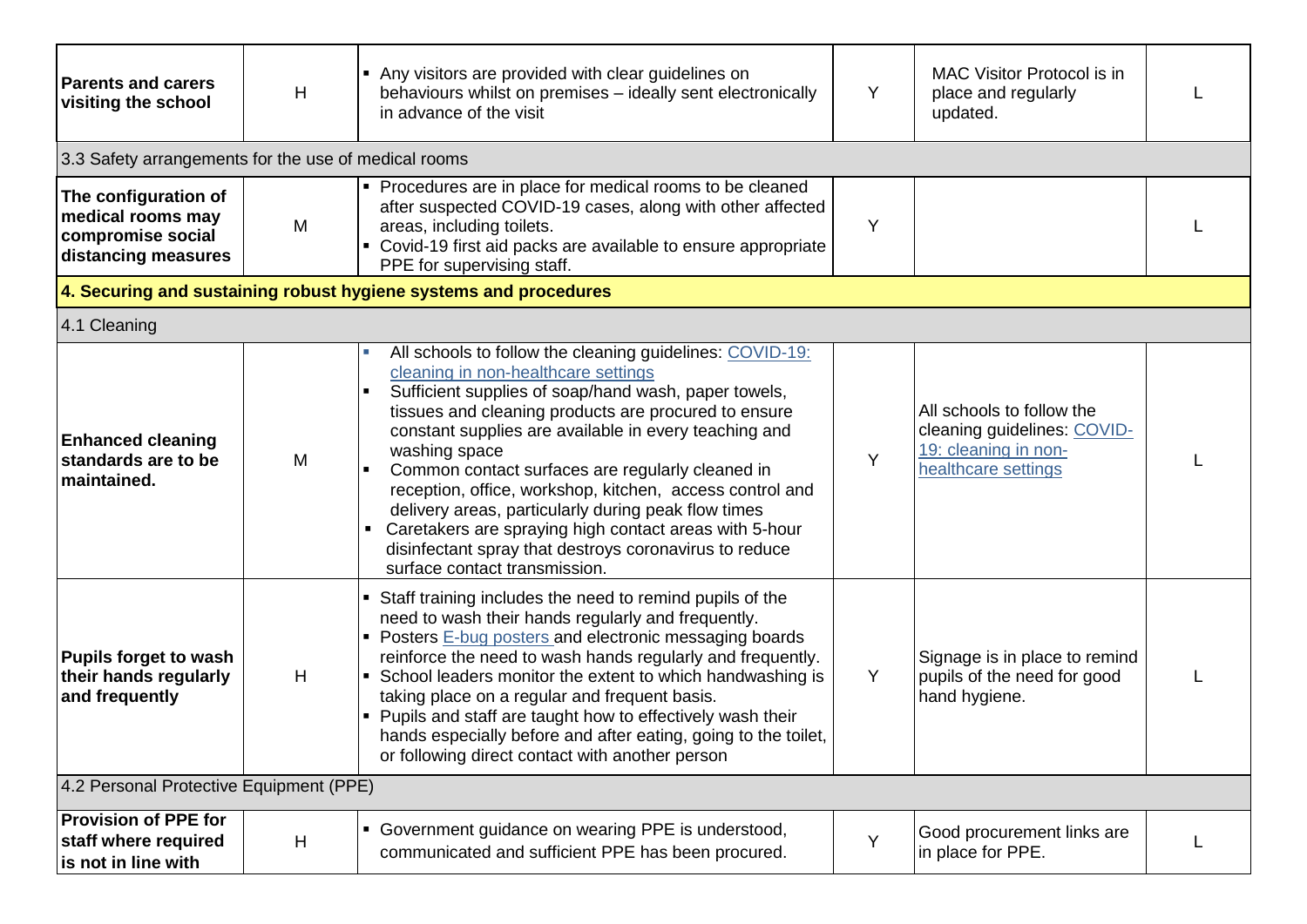| government                                              |   | • The Holy Spirit MAC have centrally procured all PPE for                   |   |                                 |  |  |
|---------------------------------------------------------|---|-----------------------------------------------------------------------------|---|---------------------------------|--|--|
| guidelines                                              |   | schools from a reputable medical supplier.                                  |   |                                 |  |  |
|                                                         |   | Staff who need to use PPE (e.g. SEND intimate care; First<br>$\blacksquare$ |   |                                 |  |  |
|                                                         |   | Aid, receiving/handling deliveries; cleaning staff) had                     |   |                                 |  |  |
|                                                         |   | guidance for use of PPE and refresher training will be                      |   |                                 |  |  |
|                                                         |   | given on the training day prior to opening the schools.                     |   |                                 |  |  |
|                                                         |   | Such instruction will include:                                              |   |                                 |  |  |
|                                                         |   | How to put on and how to remove PPE carefully to<br>$\circ$                 |   |                                 |  |  |
|                                                         |   | reduce contamination and how to dispose of them                             |   |                                 |  |  |
|                                                         |   | safely).                                                                    |   |                                 |  |  |
|                                                         |   | PPE supplies are to be double bagged and stored                             |   |                                 |  |  |
|                                                         |   | $\circ$                                                                     |   |                                 |  |  |
|                                                         |   | securely for 72 hours, after that time they can be put                      |   |                                 |  |  |
|                                                         |   | in the general waste.                                                       |   |                                 |  |  |
|                                                         |   | Re-usable PPE will be thoroughly cleaned after use and                      |   |                                 |  |  |
|                                                         |   | not shared between workers.                                                 |   |                                 |  |  |
|                                                         |   | • Single use PPE will be disposed of so that it cannot be                   |   |                                 |  |  |
|                                                         |   | reused.                                                                     |   |                                 |  |  |
|                                                         |   | • Staff are reminded that wearing of gloves is not a                        |   |                                 |  |  |
|                                                         |   | substitute for good handwashing.                                            |   |                                 |  |  |
| 5. Curriculum organisation                              |   |                                                                             |   |                                 |  |  |
|                                                         |   | • Where a class, group or small number of pupils need to                    |   |                                 |  |  |
| <b>Online or home</b>                                   |   | self-isolate schools will provide online learning.                          |   |                                 |  |  |
| learning should                                         |   | • All MAC Schools are expected to consider how to continue                  |   |                                 |  |  |
| continue for any                                        | M | to improve the quality of their existing curriculum, for                    | Y | Monitored by MAC<br>Principals. |  |  |
| students that need to                                   |   | example through technology, and have a strong offer in                      |   |                                 |  |  |
| isolate.                                                |   | place for remote education provision.                                       |   |                                 |  |  |
|                                                         |   |                                                                             |   |                                 |  |  |
| 6. Enhancing mental health support for pupils and staff |   |                                                                             |   |                                 |  |  |
| 6.1 Mental health concerns - pupils                     |   |                                                                             |   |                                 |  |  |
| <b>Pupils' mental health</b>                            |   | • There are sufficient numbers of trained staff available to                |   |                                 |  |  |
| has been adversely                                      |   | support pupils with mental health issues.                                   |   |                                 |  |  |
| affected during the                                     | H | • There is access to designated staff for all pupils who wish               | Y | Schools have robust pastoral    |  |  |
| period that the                                         |   | to talk to someone about wellbeing/mental health.                           |   | care in place.                  |  |  |
| school has been                                         |   | • Wellbeing/mental health is discussed regularly in                         |   |                                 |  |  |
| closed and by the                                       |   | PSHE/virtual assemblies/pupil briefings (stories/toy                        |   |                                 |  |  |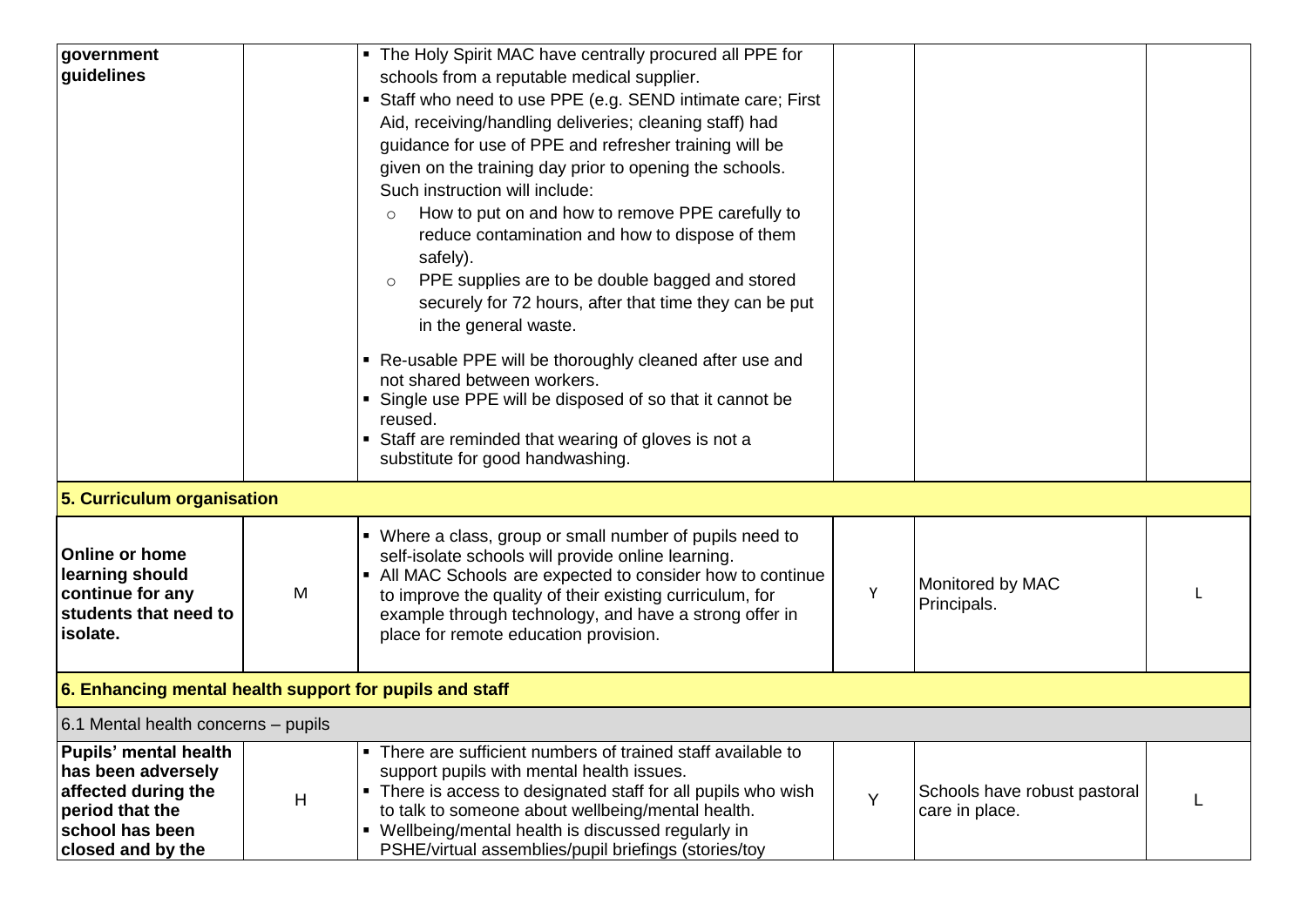| <b>COVID-19 crisis in</b><br>general                                                                                                                                       |   | characters are used for younger pupils to help talk about<br>feelings).<br>• Resources/websites to support the mental health of pupils<br>are provided.                                                                                                                                                                                                                                                                                                                                                                                                                                                                                                                                                                                                                        |   |                                                                                                         |  |
|----------------------------------------------------------------------------------------------------------------------------------------------------------------------------|---|--------------------------------------------------------------------------------------------------------------------------------------------------------------------------------------------------------------------------------------------------------------------------------------------------------------------------------------------------------------------------------------------------------------------------------------------------------------------------------------------------------------------------------------------------------------------------------------------------------------------------------------------------------------------------------------------------------------------------------------------------------------------------------|---|---------------------------------------------------------------------------------------------------------|--|
| 6.2 Mental health concerns - staff                                                                                                                                         |   |                                                                                                                                                                                                                                                                                                                                                                                                                                                                                                                                                                                                                                                                                                                                                                                |   |                                                                                                         |  |
| The mental health of<br>staff has been<br>adversely affected<br>during the period that<br>the school has been<br>closed and by the<br><b>COVID-19 crisis in</b><br>general | H | Staff are encouraged to focus on their wellbeing.<br>All Holy Spirit MAC staff have access to Care First, an<br>anonymous service that provides free advice, guidance<br>and counselling to all employees 24/7<br>Line managers are proactive in discussing wellbeing with<br>the staff that they manage, including their workload.<br>Staff briefings and training have included content on<br>wellbeing.<br>Staff briefings/training on wellbeing are provided.<br>Staff have been signposted to useful websites and<br>resources.<br>Shielding has been paused but any Clinically Extremely<br>Vulnerable (CEV) staff can request an individual risk<br>assessment and CEV staff will be dealt with on a case-<br>by-case basis, which includes BAME and Pregnant<br>women. | Y | Schools have robust<br>pastoral care in place.                                                          |  |
| 6.3 Bereavement support                                                                                                                                                    |   |                                                                                                                                                                                                                                                                                                                                                                                                                                                                                                                                                                                                                                                                                                                                                                                |   |                                                                                                         |  |
| <b>Pupils and staff are</b><br>grieving because of<br>loss of friends or<br>family                                                                                         | M | The school has access to trained staff who can deliver<br>$\blacksquare$<br>bereavement counselling and support. This includes the<br>Council's critical incident team<br>Support is requested from other organisations when<br>necessary.                                                                                                                                                                                                                                                                                                                                                                                                                                                                                                                                     | Y | School has a bereavement<br>policy                                                                      |  |
| <b>7 Governance and policy</b>                                                                                                                                             |   |                                                                                                                                                                                                                                                                                                                                                                                                                                                                                                                                                                                                                                                                                                                                                                                |   |                                                                                                         |  |
| 7.1 The role of Governors/Education Standards Committee                                                                                                                    |   |                                                                                                                                                                                                                                                                                                                                                                                                                                                                                                                                                                                                                                                                                                                                                                                |   |                                                                                                         |  |
| Lack of governor<br>oversight during the<br><b>COVID-19 crisis leads</b><br>to the school failing<br>to meet statutory<br>requirements.                                    | M | . The governing body continues to meet regularly via online<br>Zoom meetings and this will continue until further notice<br>and until we are able to safely resume face-to-face<br>meetings.<br>• All Board and ESC meetings are minuted.                                                                                                                                                                                                                                                                                                                                                                                                                                                                                                                                      | Y | ESC members audit schools<br>to check all the procedures<br>are in place and report back<br>to the SEP. |  |
| 8. Other operational issues                                                                                                                                                |   |                                                                                                                                                                                                                                                                                                                                                                                                                                                                                                                                                                                                                                                                                                                                                                                |   |                                                                                                         |  |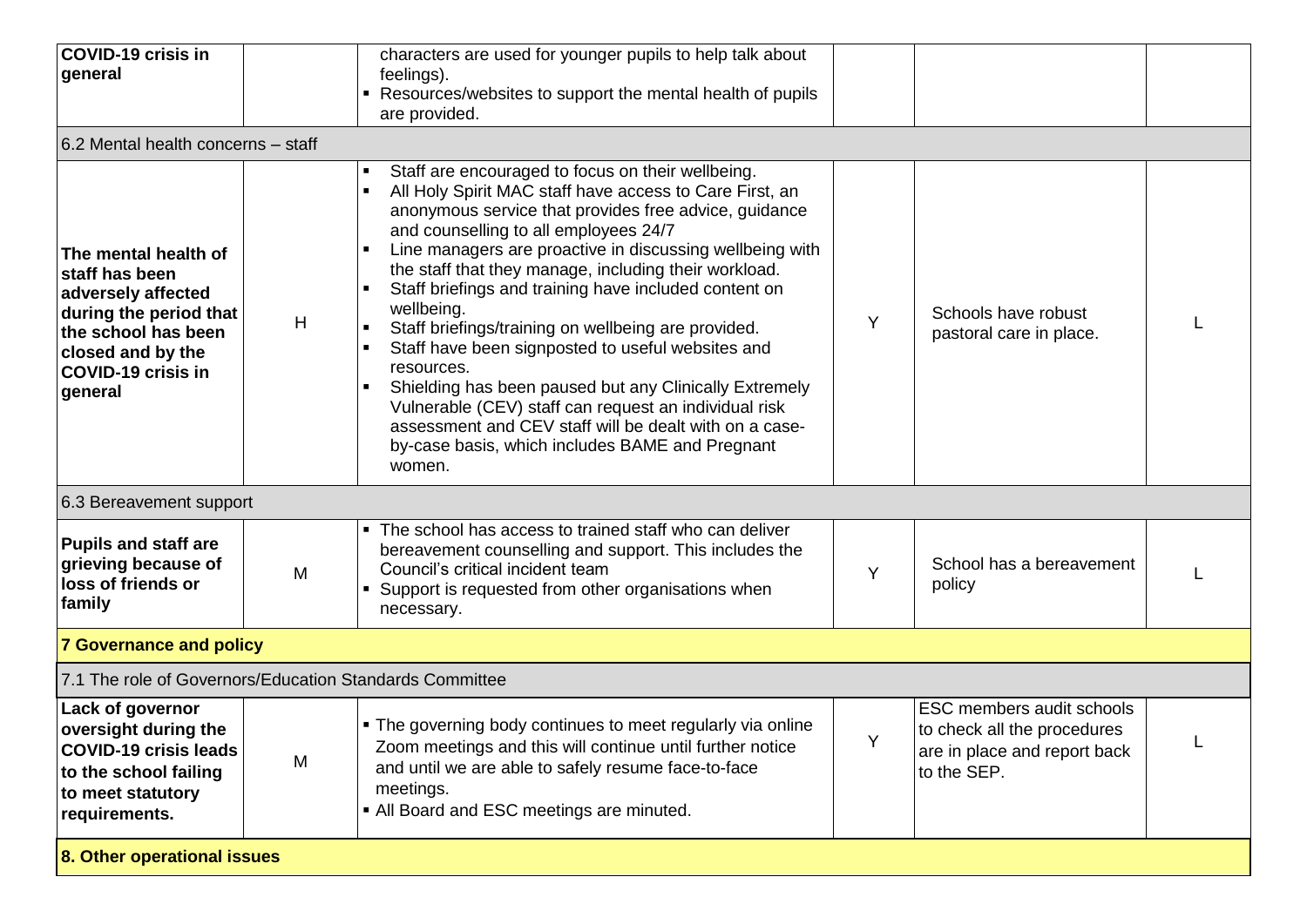| 8.1 Review of fire procedures                                                                                               |   |                                                                                                                                                                                                                                                                                                                                                                                                                                                      |   |                                                                                                                                                                                      |  |
|-----------------------------------------------------------------------------------------------------------------------------|---|------------------------------------------------------------------------------------------------------------------------------------------------------------------------------------------------------------------------------------------------------------------------------------------------------------------------------------------------------------------------------------------------------------------------------------------------------|---|--------------------------------------------------------------------------------------------------------------------------------------------------------------------------------------|--|
| Fire procedures are<br>not appropriate to<br>cover new<br>arrangements                                                      |   | • Staff and pupils have been briefed on any new evacuation<br>procedures.<br>• Incident controller and fire marshals have been trained and<br>briefed appropriately.                                                                                                                                                                                                                                                                                 | Y | The school Health & Safety<br>programme has continued<br>throughout the pandemic<br>and SLT member is<br>responsible at each school<br>to oversee the fire<br>evacuation procedures. |  |
| <b>Fire evacuation drills</b><br>- unable to apply<br>social distancing<br>effectively                                      |   | • Plans for fire evacuation drills are in place, which are in line<br>with social distancing measures.                                                                                                                                                                                                                                                                                                                                               | Y |                                                                                                                                                                                      |  |
| 8.2 Free school meals                                                                                                       |   |                                                                                                                                                                                                                                                                                                                                                                                                                                                      |   |                                                                                                                                                                                      |  |
| <b>Pupils eligible for</b><br>free school meals do<br>receive them.                                                         | M | • The Holy Spirit MAC has throughout the pandemic<br>operated its own internal foodbank to ensure that all<br>families in the MAC in need are provided with food or<br>vouchers for food.<br>As per the guidance should a pupil who is eligible for FSM<br>not be able to attend school they are still entitled to a<br>school meal and the school should make the necessary<br>arrangements to provide vouchers/school meals when not<br>in school. | Y | Schools will support<br>vulnerable families and have<br>developed strong<br>relationships with families so<br>they can identify which<br>families will need help.                    |  |
|                                                                                                                             |   | 8.3 Ensuring staff work safely and comply with GDPR regulations whilst working at home                                                                                                                                                                                                                                                                                                                                                               |   |                                                                                                                                                                                      |  |
| Working from home -<br>access, data<br>breaches                                                                             | M | • Staff are able to contact the IT team for support - Mobile<br>telephone numbers provided plus system for reporting IT<br>issues is still available.<br>• Staff are able to contact the CFO for GDPR guidance<br>(Mobile 07488 358949).<br>• GDPR Training is provided by the Educare the on line<br>training package the MAC have purchased.                                                                                                       | Y | All staff have access to<br><b>EDUCATE</b> which includes<br>GDPR and data protection<br>training.                                                                                   |  |
| 8.4 Contractors working on the school site                                                                                  |   |                                                                                                                                                                                                                                                                                                                                                                                                                                                      |   |                                                                                                                                                                                      |  |
| <b>Contractors on the</b><br>school site need to<br>adhere to latest<br>government<br>regulations, to be<br>communicated to | M | • In addition to arrangements for COVID-19, normal<br>contractor procedures are being applied and have been<br>updated in light of COVID-19 (including contractor risk<br>assessments and method statements, and contractor<br>induction).                                                                                                                                                                                                           | Y | MAC has a visitor protocol<br>that is regularly updated.                                                                                                                             |  |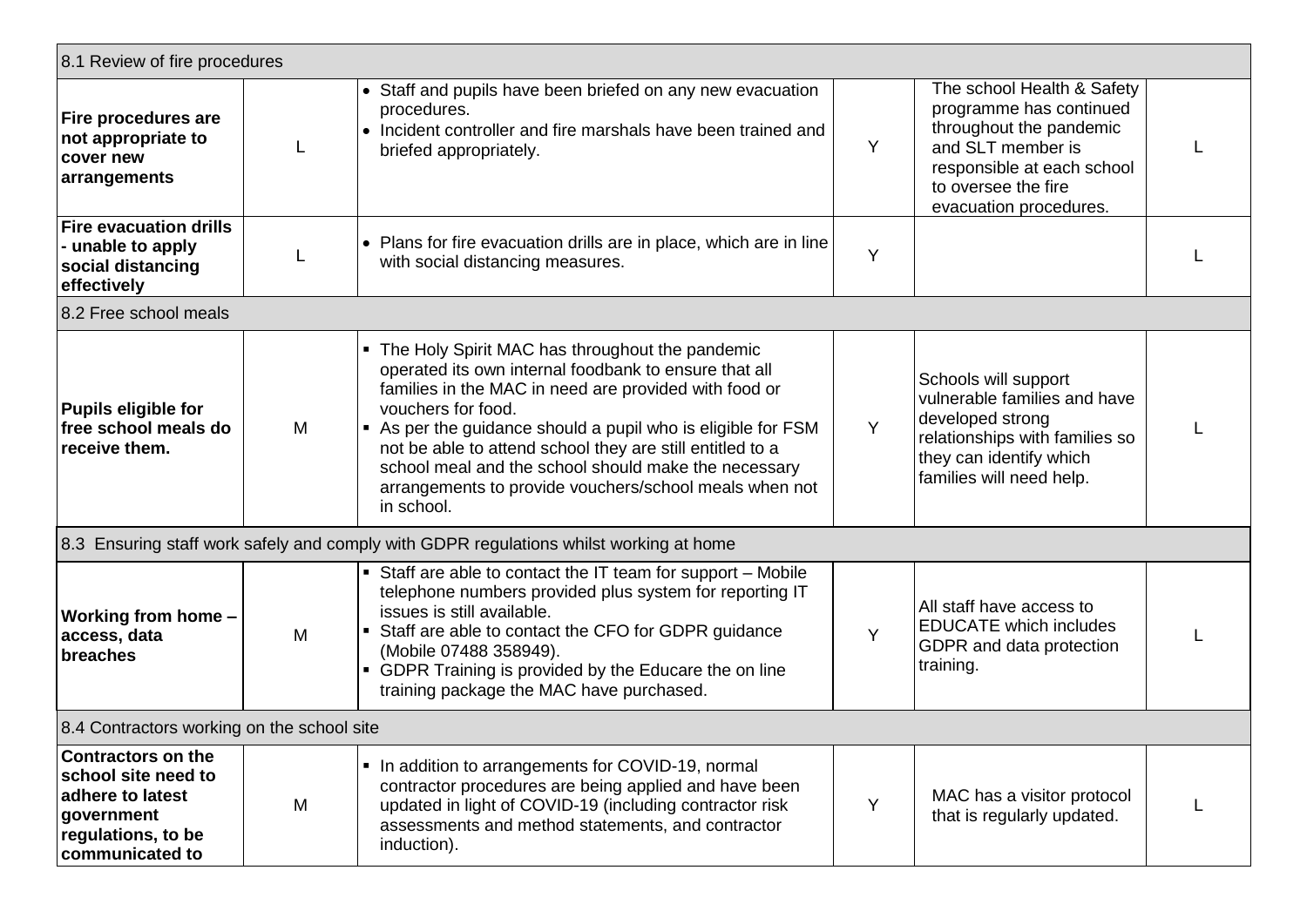| visitors when signing<br>in to the site.                   |   |                                                                                                                                                                                                                                                                                                          |                                                                                                               |  |
|------------------------------------------------------------|---|----------------------------------------------------------------------------------------------------------------------------------------------------------------------------------------------------------------------------------------------------------------------------------------------------------|---------------------------------------------------------------------------------------------------------------|--|
| 8.5 School staff and delivery employees                    |   |                                                                                                                                                                                                                                                                                                          |                                                                                                               |  |
| Post and packaging<br>/ deliveries                         | м | • A box of disposable gloves is provided to staff handling<br>deliveries should they wish to use them.<br>Staff have been instructed to replace their gloves with a<br>fresh pair prior to handling and distribution of the contents<br>of parcels and to wash hands thoroughly after finishing<br>task. |                                                                                                               |  |
| 8.6 School trips and travelling for work                   |   |                                                                                                                                                                                                                                                                                                          |                                                                                                               |  |
| <b>Travelling for work</b><br>purposes and<br>school trips |   | • The MAC schools are following government advice and<br>school trips can be organised within the current guidance,<br>subject to a trip Risk Assessment.<br>• There are no plans to commence any overseas trips in the<br>near future.                                                                  | Each trip is planned using<br>the evolve system which<br>ensures each trip has a<br>detailed risk assessment. |  |

## **Resources and references:**

| All Guidance - Updated 12 <sup>h</sup> October 2021                                                                                                                                                                                                                                                                                                                                                                                                                                                                                                                                                                                                                                                                                                                                                                                                                                                                                                                                                                                                                                                                                                                                                                                                                          |                                                                                                                                                                                                                                                                                                                                                                                                                                                                                                                                                                                                                                                                                                                                                                                                                                                                                                                                                                 |
|------------------------------------------------------------------------------------------------------------------------------------------------------------------------------------------------------------------------------------------------------------------------------------------------------------------------------------------------------------------------------------------------------------------------------------------------------------------------------------------------------------------------------------------------------------------------------------------------------------------------------------------------------------------------------------------------------------------------------------------------------------------------------------------------------------------------------------------------------------------------------------------------------------------------------------------------------------------------------------------------------------------------------------------------------------------------------------------------------------------------------------------------------------------------------------------------------------------------------------------------------------------------------|-----------------------------------------------------------------------------------------------------------------------------------------------------------------------------------------------------------------------------------------------------------------------------------------------------------------------------------------------------------------------------------------------------------------------------------------------------------------------------------------------------------------------------------------------------------------------------------------------------------------------------------------------------------------------------------------------------------------------------------------------------------------------------------------------------------------------------------------------------------------------------------------------------------------------------------------------------------------|
| https://www.gov.uk/government/publications/covid-19-response-autumn-and-winter-plan-<br>2021/covid-19-response-autumn-and-winter-plan-2021<br>https://www.gov.uk/government/publications/covid-19-stay-at-home-guidance/stay-at-home-<br>guidance-for-households-with-possible-coronavirus-covid-19-infection<br>https://www.gov.uk/government/publications/actions-for-schools-during-the-coronavirus-outbreak<br>https://www.gov.uk/government/publications/actions-for-schools-during-the-coronavirus-<br>outbreak/schools-covid-19-operational-quidance#risk-assessment<br>https://www.gov.uk/government/publications/coronavirus-covid-19-local-restrictions-in-education-<br>and-childcare-settings/contingency-framework-education-and-childcare-settings<br>https://www.gov.uk/government/publications/covid-19-stay-at-home-guidance<br>https://www.gov.uk/government/publications/guidance-for-contacts-of-people-with-possible-or-<br>confirmed-coronavirus-covid-19-infection-who-do-not-live-with-the-person/guidance-for-contacts-<br>of-people-with-possible-or-confirmed-coronavirus-covid-19-infection-who-do-not-live-with-the-<br>person<br>https://www.gov.uk/government/publications/covid-19-epidemiological-definitions-of-outbreaks-<br>and-clusters | https://www.gov.uk/government/publications/guidance-for-contacts-of-people-with-<br>possible-or-confirmed-coronavirus-covid-19-infection-who-do-not-live-with-the-<br>person/guidance-for-contacts-of-people-with-possible-or-confirmed-coronavirus-covid-19-<br>infection-who-do-not-live-with-the-person<br>https://www.gov.uk/government/publications/actions-for-schools-during-the-coronavirus-<br>outbreak/schools-covid-19-operational-guidance#travel<br>https://www.gov.uk/government/publications/actions-for-schools-during-the-coronavirus-<br>outbreak/schools-covid-19-operational-quidance#tracing<br>https://www.hse.gov.uk/coronavirus/equipment-and-machinery/air-conditioning-and-<br>ventilation/index.htm<br>Health and safety risk checklist for classrooms<br>E-bug posters<br>https://www.gov.uk/guidance/coronavirus-covid-19-getting-tested<br>https://www.england.nhs.uk/south/wp-content/uploads/sites/6/2017/09/catch-bin-kill.pdf |